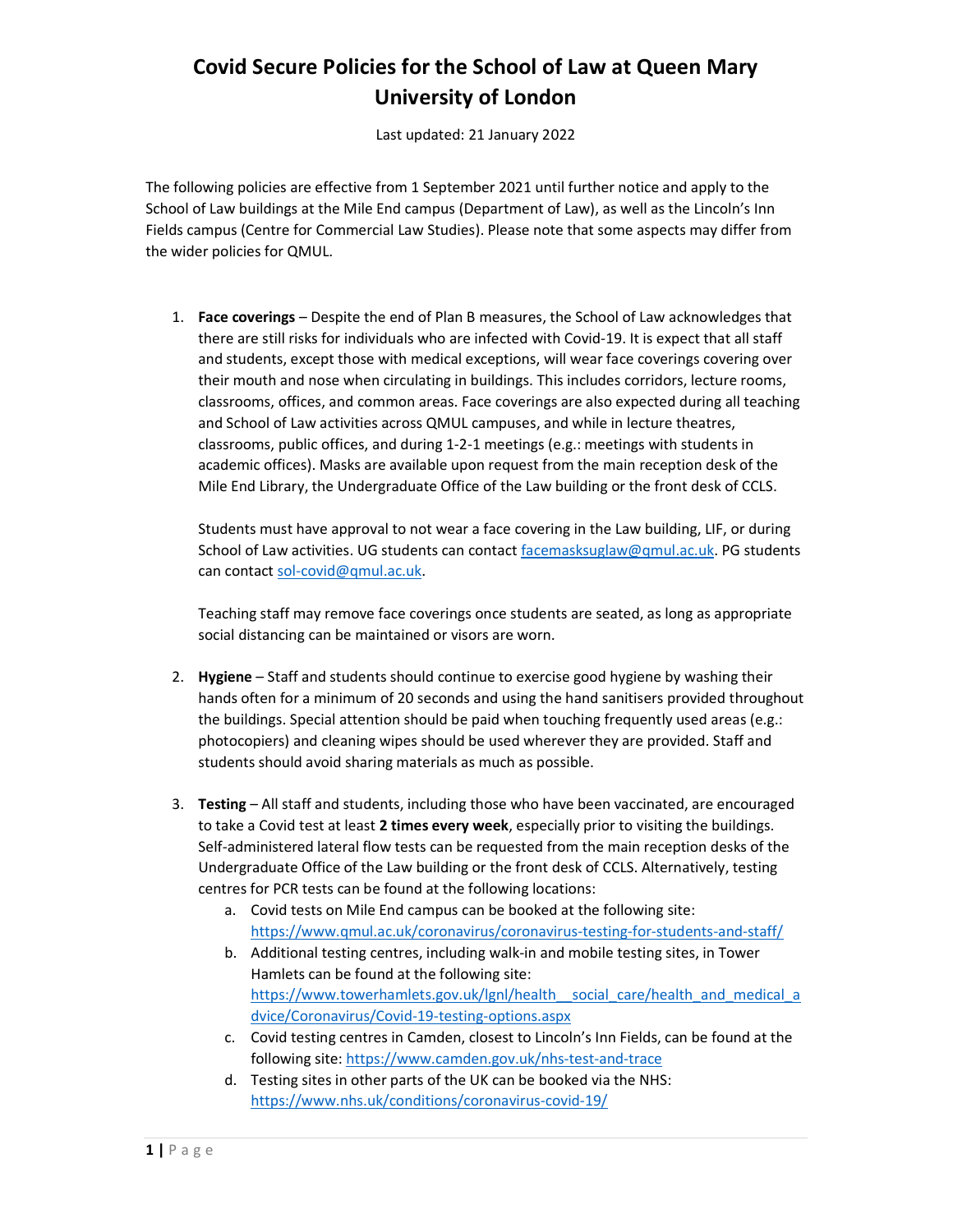## Covid Secure Policies for the School of Law at Queen Mary University of London

Last updated: 21 January 2022

- 4. Vaccinations Vaccinations are currently being offered to all adults in the United Kingdom. All staff and students are encouraged to receive two doses of an approved Covid-19 vaccine, if they haven't already done so and aren't medically recommended not to do so. If and when a third dose is recommended, staff and students are encouraged to book this at the earliest opportunity. Vaccinations are encouraged for everyone, including those considered to be at lower risk of hospitalisation from Covid-19. Information on vaccination centres, including walk-in clinics, can be found below:
	- a. A vaccination centre on Mile End campus is located in the Temporary Building in Geography Square and is accessible from 11.00 to 18.00, Monday through Saturday. Appointments can be booked via the NHS: https://www.nhs.uk/conditions/coronavirus-covid-19/coronavirusvaccination/book-coronavirus-vaccination/
	- b. Additional vaccination centres in Tower Hamlets can be found here: https://www.towerhamlets.gov.uk/lgnl/health social care/health and medical a dvice/Coronavirus/Covid-19-vaccines.aspx
	- c. A list of vaccinations centres in Camden and surrounding councils, including those nearest to Lincoln's Inn Fields can be found here: https://northcentrallondonccg.nhs.uk/my-health/covid-19/covid-19-vaccinations-innorth-central-london/walk-in-vaccination-clinics/
	- d. Vaccination centres in other parts of the UK can be booked via the NHS: https://www.nhs.uk/conditions/coronavirus-covid-19/
- 5. Social distancing The School of Law encourages staff and students to continue to exercise caution and maintain a minimum of 1 metre distancing whenever possible. A one-way system in the Law building and Lincoln's Inn Fields continue to be in operation in the corridors and stairways. Staff and students will be required to follow the relevant signage. Staff should instruct students not to gather in the corridors or the buildings after classes.
- 6. Symptoms Any staff or students experiencing any Covid or flu-like symptoms must not enter any of the QMUL's campuses, including Mile End and Lincoln's Inn Fields, regardless of whether or not they have been vaccinated. Symptoms include fever, a new continuous cough, or a change in your sense of taste or smell. Other symptoms may also indicate Covid-19.

Staff who test positive for Covid-19 should contact staffhealth@qmul.ac.uk as well as their line managers ASAP to discuss sick leave or work from home arrangements. Students who test positive for Covid-19 should contact studenthealth@qmul.ac.uk. Individuals must not return to campus until they have completed self-isolating in accordance with University and government guidelines.

7. 'Pings' from the NHS app and notifications from QMUL – Staff and students are expected to download and continue using the NHS Covid app. Individuals who receive a 'ping' on the app may be told to self-isolate for a specific period. Additionally, staff and students may be informed if there is a possibility that they were in close contact with a positive case while on